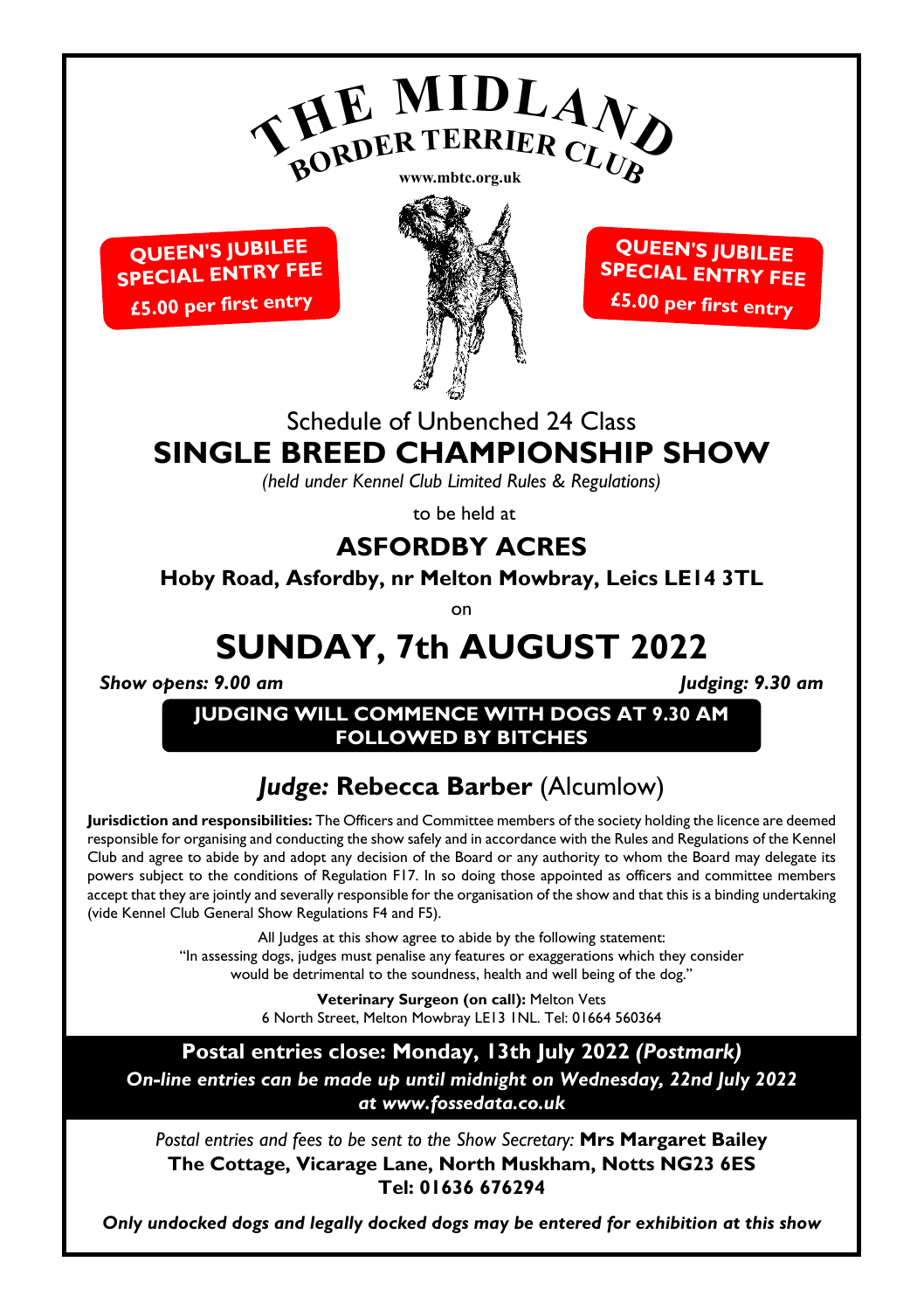# **THE MIDLAND BORDER TERRIER CLUB**

### **OFFICERS and COMMITTEE**

**Patron:** Mrs J.E. Tuck **Hon. President:** Mr J.T. Dace

**Chairman:** Mr T. Tuck

**Hon. Secretary:** Mr Bob Wright **Hon. Treasurer:** Ms R. Barber

### **Committee:**

Mr P. Armstrong, Mrs M. Bailey, Mrs B. Barber, Mrs C. Dean, Ms T. Jones, Mrs S. Ruth, Mr G. Pickering, Mrs S. Pickering, Mr C. Wallace, Mr R. Wright, Mrs L. Wright

# **SHOW INFORMATION**

### **PLEASE ENSURE CHEQUES/POSTAL ORDERS ARE MADE PAYABLE TO "THE MIDLAND BORDER TERRIER CLUB"**

**Please complete entry forms clearly using BLOCK CAPITALS**

### **• ENTRY FEES •**

£5.00 First Entry per dog £2.50 each subsequent entry with the same dog NOT FOR COMPETITION: Free of Charge

### **PUPPIES UNDER 4 MONTHS OF AGE ARE NOT ACCEPTED AT THIS SHOW**

### **• CATALOGUES •**

Pre-paid Catalogues @ £3.00 *(Any unclaimed catalogues may be sold after 12.30 pm)* A limited supply will be available on the day  $@f4.00$ 

### **• DONATIONS •**

Class donations at £2.50. Any other offers of specials or sponsorship of rosettes will be gratefully received and acknowledged in the catalogue.

### **• CUPS & TROPHIES •**

Please return Cups/Trophies won at any of our previous Championship Shows in time for the Show to the Cup Steward: Tina Jones Colt Cottage, Plealey, Pontesbury, Shrewsbury, Shropshire SY5 0XH Tel: 07972 353595

### **• ADVERTS •**

**Why not place an advert in the Show catalogue?** Full Page: Non-Members £10.00 — Members £8.00 Half Page: Non-Members £5.00 - Members £4.00 Copy with the correct fee to the Show Secretary by 13th July 2022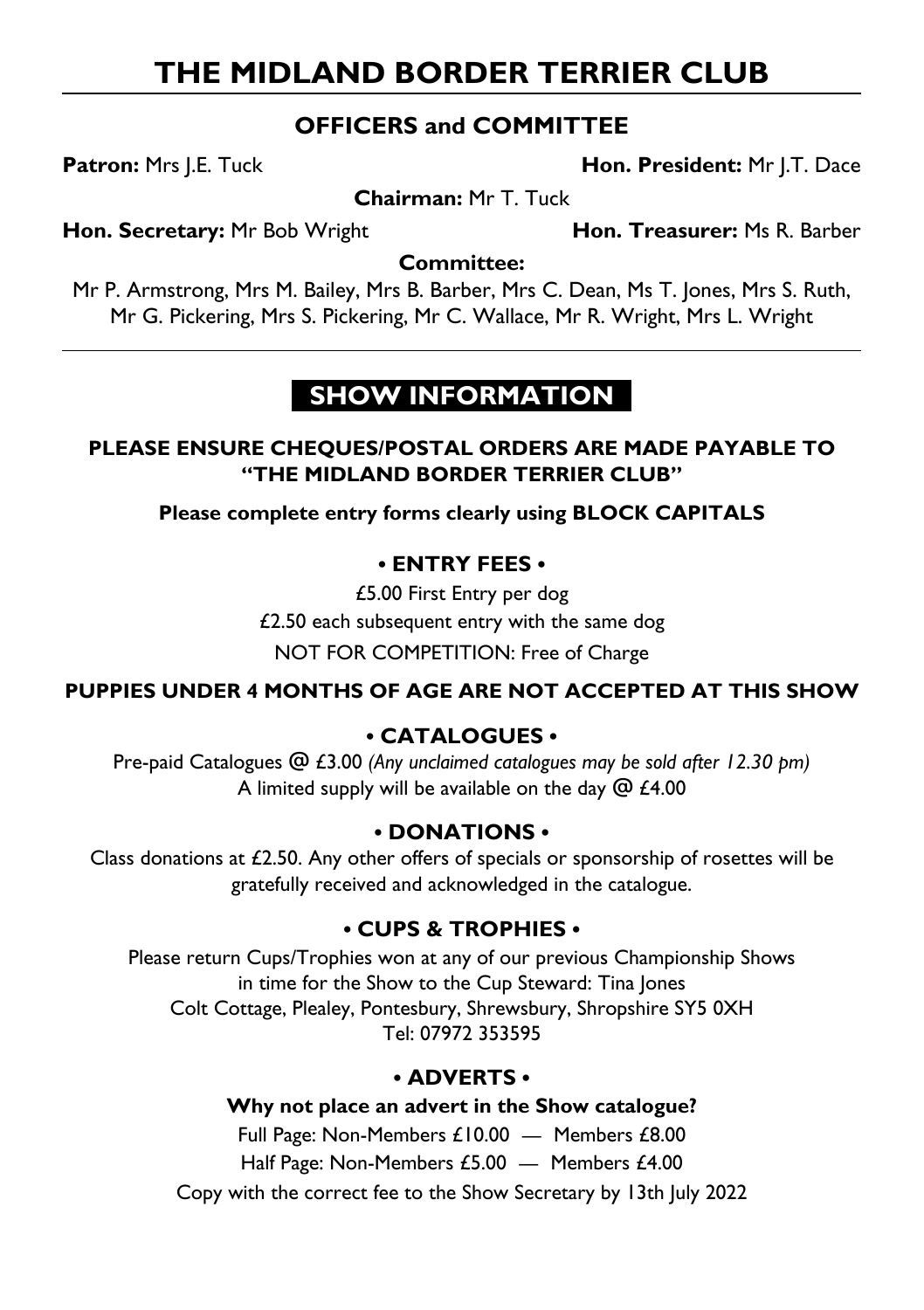## **CLASSIFICATION**

## *Please Note: Judging will commence with Dogs at 9.30 am, followed by Bitches*

## *Judge***: Rebecca Barber** (Alcumlow)

- 
- 
- 
- 
- 
- 
- 
- 
- 
- 
- 
- 

## **DOGS BITCHES**

*Kennel Club Challenge Certificate - Dog Kennel Club Challenge Certificate - Bitch*

- 1. Minor Puppy *Dog* 13. Minor Puppy *Bitch*
- 2. Puppy *Dog* 14. Puppy *Bitch*
- 3. Junior *Dog* 15. Junior *Bitch*
- 4. Yearling *Dog* 16. Yearling *Bitch*
- 5. Novice *Dog* 17. Novice *Bitch*
- 6. Graduate *Dog* 18. Graduate *Bitch*
- 7. Post Graduate *Dog* 19. Post Graduate *Bitch*
- 8. Limit *Dog* 20. Limit *Bitch*
- 9. Open *Dog* 21. Open *Bitch*
- 10. Special Challenge *Dog* 22. Special Challenge *Bitch*
- 11. Veteran *Dog* 23. Veteran *Bitch*
- 12. Special Open Working *Dog* 24. Special Open Working *Bitch Dog challenge will now be judged Bitch challenge will now be judged*

## **BEST IN SHOW, BEST PUPPY IN SHOW and BEST VETERAN IN SHOW will now be judged**

*N.B. Best Veteran in Show will be selected from all unbeaten veterans, regardless of class entered*

# **CARAVANS & TENTS STAYING OVERNIGHT OR FOR THE WEEK £12.00 per pitch per night**

*The site manager will be Graham Pickering*

## **WWW.MBTC.ORG.UK**

**Visit our website for everything from buying a puppy to finding a show judge**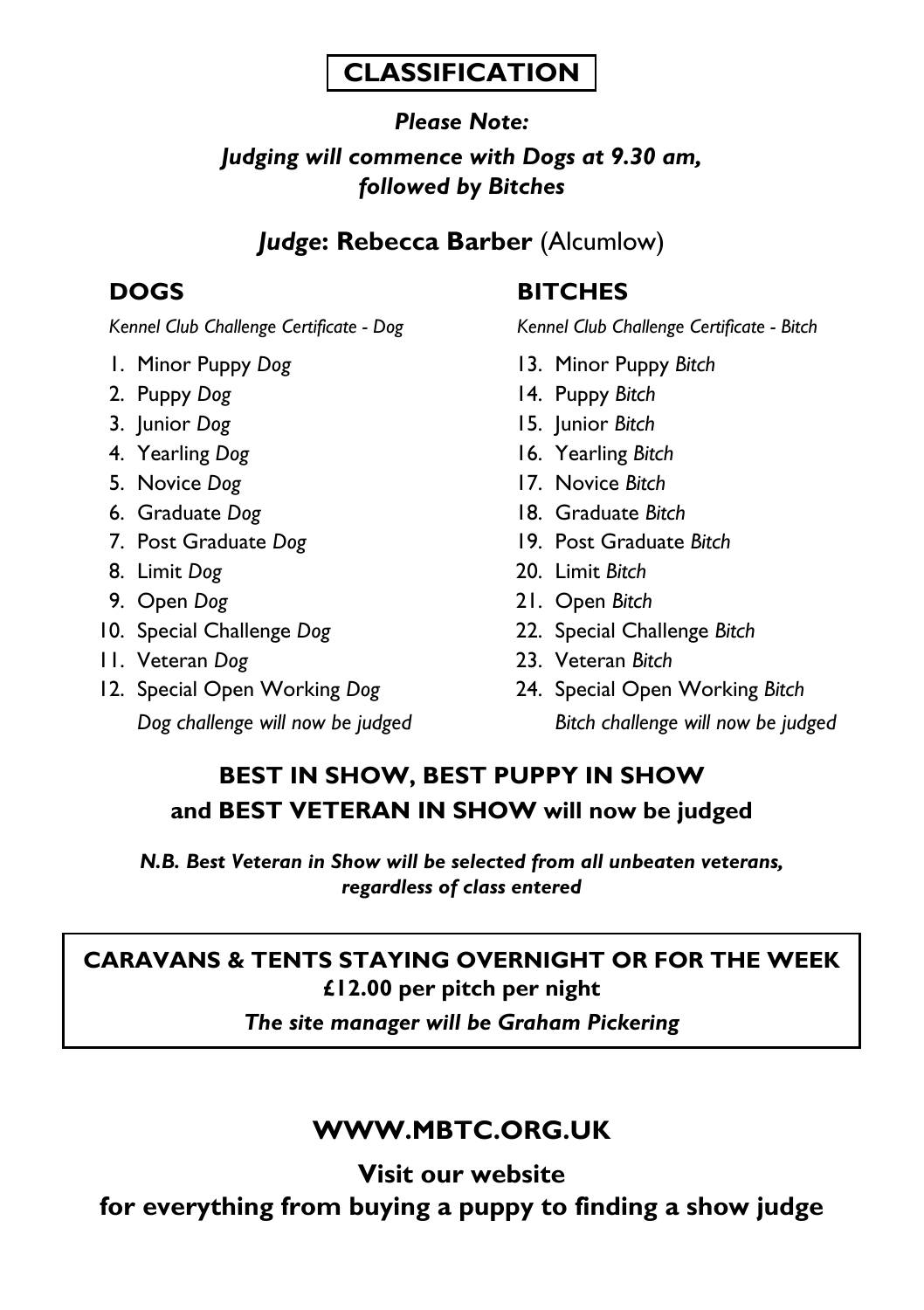### **• PRIZE MONEY •**

Best in Show £15.00 — Best Puppy in Show £10.00 First £3.00; Second £2.00; Third £1.00

### **• ROSETTES •**

Best in Show • Reserve Best in Show • Best Opposite Sex Dog CC • Bitch CC • Reserve Dog CC • Reserve Bitch CC Best Puppy in Show • Best Opposite Sex Puppy • Best Veteran 1st - VHC in all classes

## **FORTHCOMING EVENTS**

**SUNDAY, 6th NOVEMBER 2022**

**"Requirements of a Dog Show Judge" Seminar by Christina Chapman at Asfordby Acres**

**SUNDAY, 5th FEBRUARY 2023**

**MBTC Open Show**

**at Asfordby Acres** 

*Judge:* **Roger Mann** (Lynsett)

## **MEMBERS' KENNEL REVIEWS**

**Photographers will be available to take your photographs for your review**

**Please send articles, ditties and reviews to Bob Wright**

# **YEAR BOOK**

The Year Book is now available so please ensure your subs are up-to-date if you wish to receive your copy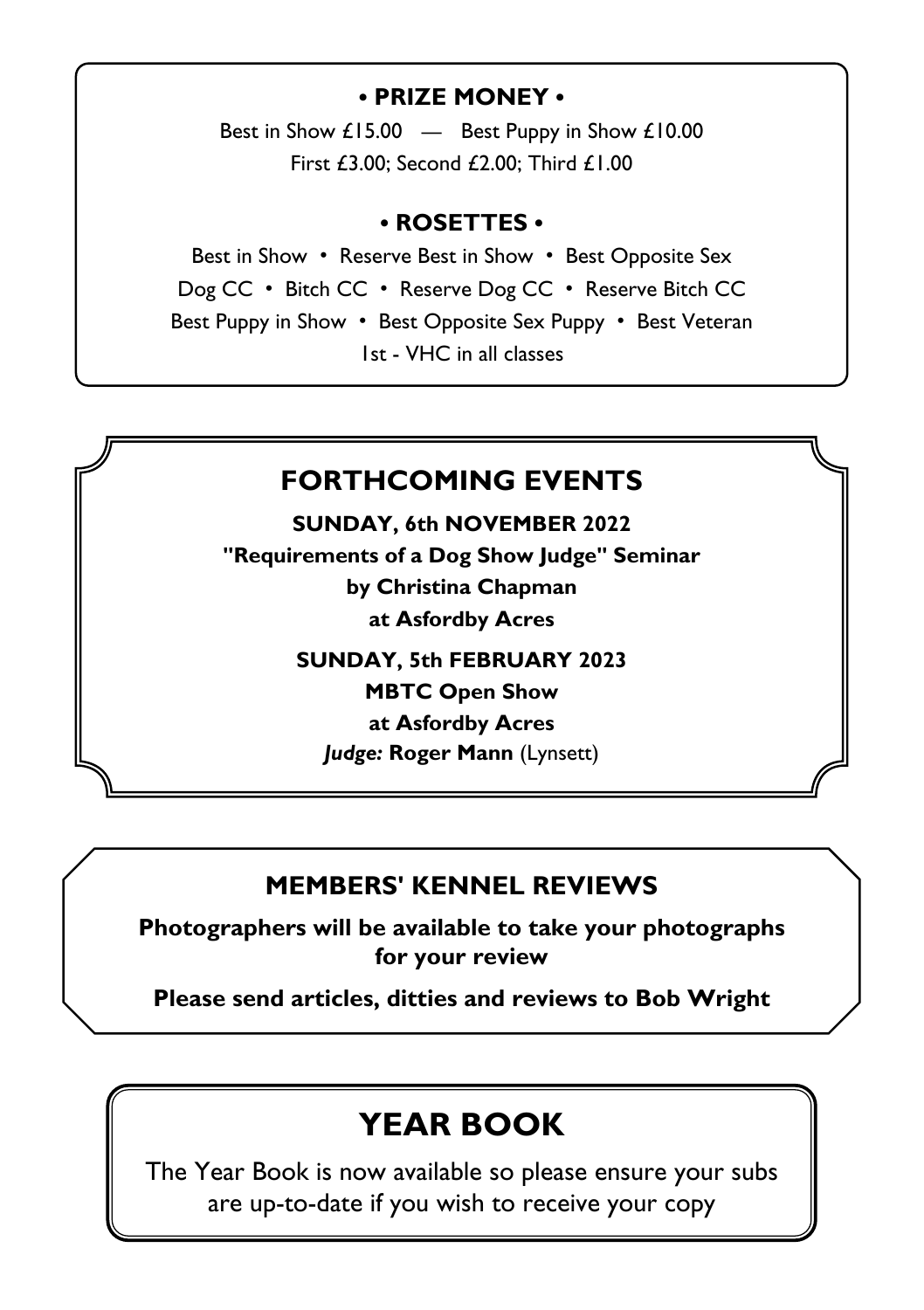## **• RULES and REGULATIONS •**

- 1. The Show will open at 9.00 am.
- 2. Dogs will be received at any time but it is the exhibitor's responsibility to ensure that exhibits are available for judging when required.
- 3. Judging will commence with Dogs at 9.30 am, followed by Bitches.
- 4. Exhibits may be removed from the Show after their judging has been completed. The Show will close half an hour after all judging has been completed.
- 5. Entry Fees: £5.00 first entry per dog; £2.50 each subsequent entry with the same dog. Not for Competition: Free of Charge. Catalogues: £3.00 pre-paid with entries (£4.00 on the day). Class Donations: £2.50 per class. Full Page Advertisements: Non-Members £10.00; Members £8.00. Half Page Advertisements: Non-Members £5.00; Members £4.00.
- 6. Prize Money: Best in Show £15.00; Best Puppy in Show £10.00. 1st £3.00; 2nd £2.00; 3rd £1.00.
- 7. The Committee reserves to itself the right to refuse entries.
- 8. Puppies under six calendar months of age on the first day of the Show are not eligible for exhibition.
- 9. The mating of bitches within the precincts of the Show is forbidden.
- 10. **Best Puppy in Show:** Where a Best Puppy in Show competition is scheduled the Best Puppy in Show is a puppy which has competed and is unbeaten by any other puppy exhibited at the same show. A puppy is a dog of six and not exceeding twelve calendar months of age on the first day of the Show. Where the Best in Show is a puppy it may, at the discretion of the judge, be awarded Best Puppy in Show. Where the Reserve Best in Show is a puppy which has only been beaten by an adult dog it may, at the discretion of the judge, be Best Puppy in Show. Consequently, selection of Best Puppy in Show must follow the selection of Best in Show.
- 11. **Best in Show:** Best in Show must be selected from the exhibits declared Best of Sex. If a Reserve Best in Show is to be selected, the eligible dogs are those declared Best Opposite Sex and Reserve Best of Sex to the exhibit declared Best in Show.
- 12. Exhibits will not be admitted to Best in Show competition after a period of ten minutes has elapsed since the announcement that exhibits are required for judging, unless they have been unavoidably delayed by previous judging not being completed on time, and then only with the special permission of the Show Management.
- 13. Exhibitors must not pick up dogs by their tails and leads when lifting them nor handle a dog in a manner which causes its feet not to touch the ground when on the move. This is not acceptable. Exhibitors should note that such practice would constitute harsh handling and reports of such practice will be referred to the Committee under Kennel Club Show Regulation F11.
- 14. All exhibitors must be familiar with Kennel Club Regulation F (Annex B) Regulations for the Preparation of Dogs for Exhibition.
- 15. All dogs resident outside of the UK must be issued with a Kennel Club Authority to Compete number before entry to the show/event can be made. All overseas entries without an Authority to Compete number will be returned to the exhibitor/competitor.
- 16. **Dogs in Vehicles on Hot Days.** Your dog is vulnerable and at risk during hot weather and the Kennel Club offers the following guidance to help guide you through the do's and don'ts travelling to and whilst at KC licensed events.
	- When travelling to a show please take a moment to consider whether the route to the show is on a busy holiday route, and leave earlier to avoid increased time in traffic jams.
	- If your vehicle is not air-conditioned seriously consider whether travelling to the show is a good idea at all.
	- The vehicle should be as fully ventilated as possible, and plenty of stops should be taken, with lots of water available to drink.
	- Ensure your dog is not sitting in full sunlight. There should be plenty of free flowing air around the dog.
	- When at the show, never leave your dog in the vehicle.
	- Keep the dog in the shade take your own shade for example a large umbrella and always have plenty of water available to drink so your dog stays well hydrated.
	- Avoid your dog taking part in unnecessary exertion, or from standing in exposed sunlight for extended lengths of time.

 Remember, if you feel hot your dog is very likely to feel much hotter and dehydrated, and this could lead to dire results. Please look after your dog's welfare. **WARNING: IF YOUR DOG IS FOUND TO BE AT RISK FORCIBLE ENTRY TO YOUR VEHICLE MAY BE NECESSARY WITHOUT LIABILITY FOR ANY DAMAGE CAUSED.** 

17. Anyone whose dog is entered at a Kennel Club licensed event should take all reasonable steps to ensure the needs of their dog(s) are met, and should not put a dog's health and welfare at risk by any action, default, omission or otherwise. Breach of Kennel Club Regulations in this respect may be referred to the Board for disciplinary action under the Kennel Club Rules and Regulations. The use of pinch collars, electronic shock collars, or prong collars, is not permitted at any show licensed by the Kennel Club. This shall apply at the venue or within the precincts of the show.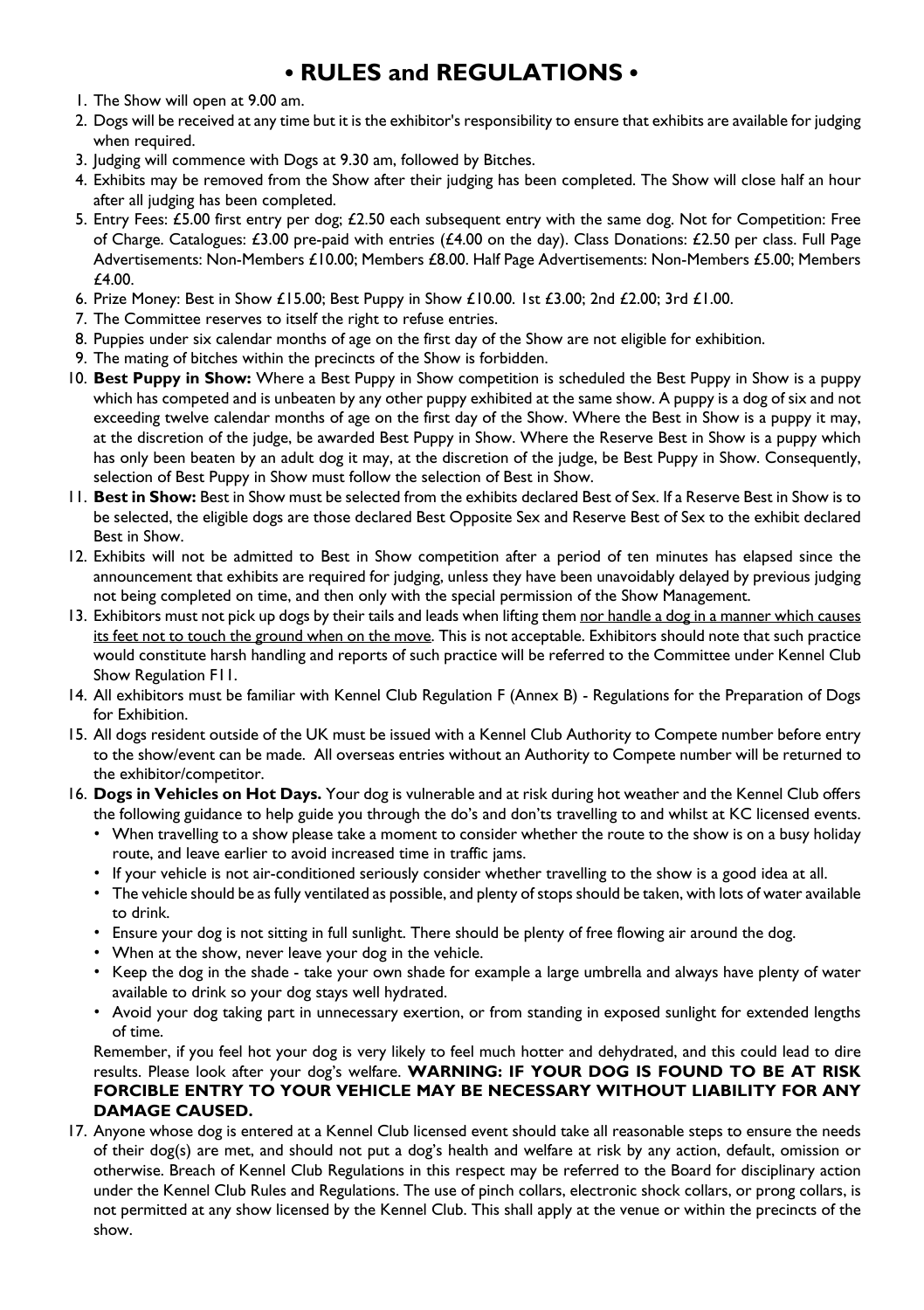- 18. Not for Competition entries will be accepted. Details of each dog so entered must be recorded on the entry form and must be Kennel Club registered.
- 19. No modifications will be made to this Schedule except by permission of the Board of the Kennel Club, which will be followed by advertisement in the Canine Press wherever possible.
- 20. Any owner, competitor, handler or other person in charge of a dog is required to remove as soon as possible any loose hair or fouling from dog(s) or any other litter at any Kennel Club licensed show within the licensed venue and within the environs of that event including car and caravan parks and approaches.
- 21. The owner, exhibitor, handler or other person in charge of a dog at Kennel Club licensed events must at all times ensure that the dog is kept under proper control whilst at the licensed venue, including its environs, car and caravan parks and approaches. This Regulation applies before (at any time during the set up period at the venue), during the event and afterwards (at any time during the breakdown of the event).
- 22. A dog may be disqualified by the Board from any award, whether an objection has been lodged or not, if proved amongst other things to have been: a) registered or recorded as having been bred by the scheduled Judge, this shall not apply to a Judge appointed in an emergency; b) exhibited without payment of appropriate entry fees.
- 23. Every exhibitor shall ensure that whilst the dog is being exhibited, its handler shall display the correct ring number.

## **• DEFINITIONS OF CLASSES •**

In the following definitions, a Challenge Certificate includes any Show award that counts towards the title of Champion under the Rules of any governing body recognised by the Kennel Club. Wins at Championship Shows in breed classes where Challenge Certificates are not on offer shall be counted as wins at Open Shows. In the case of a dog owned in partnership and entered in Members' classes or competing for Members' Specials each partner must at the time of entry be a member of the Society. In estimating the number of awards won, all wins up to and including the seventh day before the date of closing of postal entries shall be counted when entering for any class i.e. **Monday, 6th July 2022.** Wins in Variety classes do not count for entry in Breed classes but when entering for Variety classes, wins in both Breed and Variety classes must be counted. First prizes awarded in any classes defined as Special do not count towards eligibility. If an exhibitor reports before the judging of a class or classes that a dog has been entered which is ineligible, the exhibitor may choose one of the following options:

- (1) *Withdrawal*
- The dog may be withdrawn from competition subject to the conditions of Regulation F.(1).19.
- (2) *Transfer*
	- a) If a dog is ineligible for a class or classes as regards its colour, sex, weight or height the Show Secretary shall transfer it to the equivalent class or classes for the correct colour, sex, weight or height and, in the event of there being no equivalent class, Minor Puppy and Puppy excepted to the Open class for the correct colour, sex, weight or height.
	- b) For an exhibit entered incorrectly in a Minor Puppy Class, Puppy Class or Junior Class, which is over age but under twelve calendar months of age, eighteen calendar months of age or 24 calendar months of age respectively, the Show Secretary shall transfer the exhibit to the Puppy Class, Junior Class or Yearling Class respectively for the correct colour, sex, weight or height and in the event of there being no Puppy, Junior or Yearling Class to the Open Class for the correct colour, sex, weight or height.
	- c) For any reason other than the above, the Show Secretary shall transfer it to the Open Class for the correct colour, sex, weight or height.
	- d) If an exhibit arrives late and misses a class, even if it is the only class in which the dog is entered, the dog may not be transferred to any other class.

**MINOR PUPPY** For dogs of six and not exceeding nine calendar months of age on the first day of the Show.

**PUPPY** For dogs of six and not exceeding twelve calendar months of age on the first day of the Show.

**JUNIOR** For dogs of six and not exceeding eighteen calendar months of age on the first day of the Show.

**YEARLING** For dogs of twelve and not exceeding twenty four calendar months of age on the first day of the Show.

- **NOVICE** For dogs which have not won a Challenge Certificate/CACIB/CAC/Green Star or three or more First Prizes at Open and Championship Shows (Minor Puppy, Special Minor Puppy, Puppy and Special Puppy classes excepted, whether restricted or not).
- **GRADUATE** For dogs which have not won a Challenge Certificate/CACIB/CAC/Green Star or four or more First Prizes at Championship Shows in Graduate, Post Graduate, Minor Limit, Mid Limit, Limit and Open classes, whether restricted or not where Challenge Certificates were offered for the breed.
- **POST GRADUATE** For dogs which have not won a Challenge Certificate/CACIB/CAC/Green Star or five or more First Prizes at Championship Shows in Post Graduate, Minor Limit, Mid Limit, Limit and Open classes, whether restricted or not where Challenge Certificates were offered for the breed.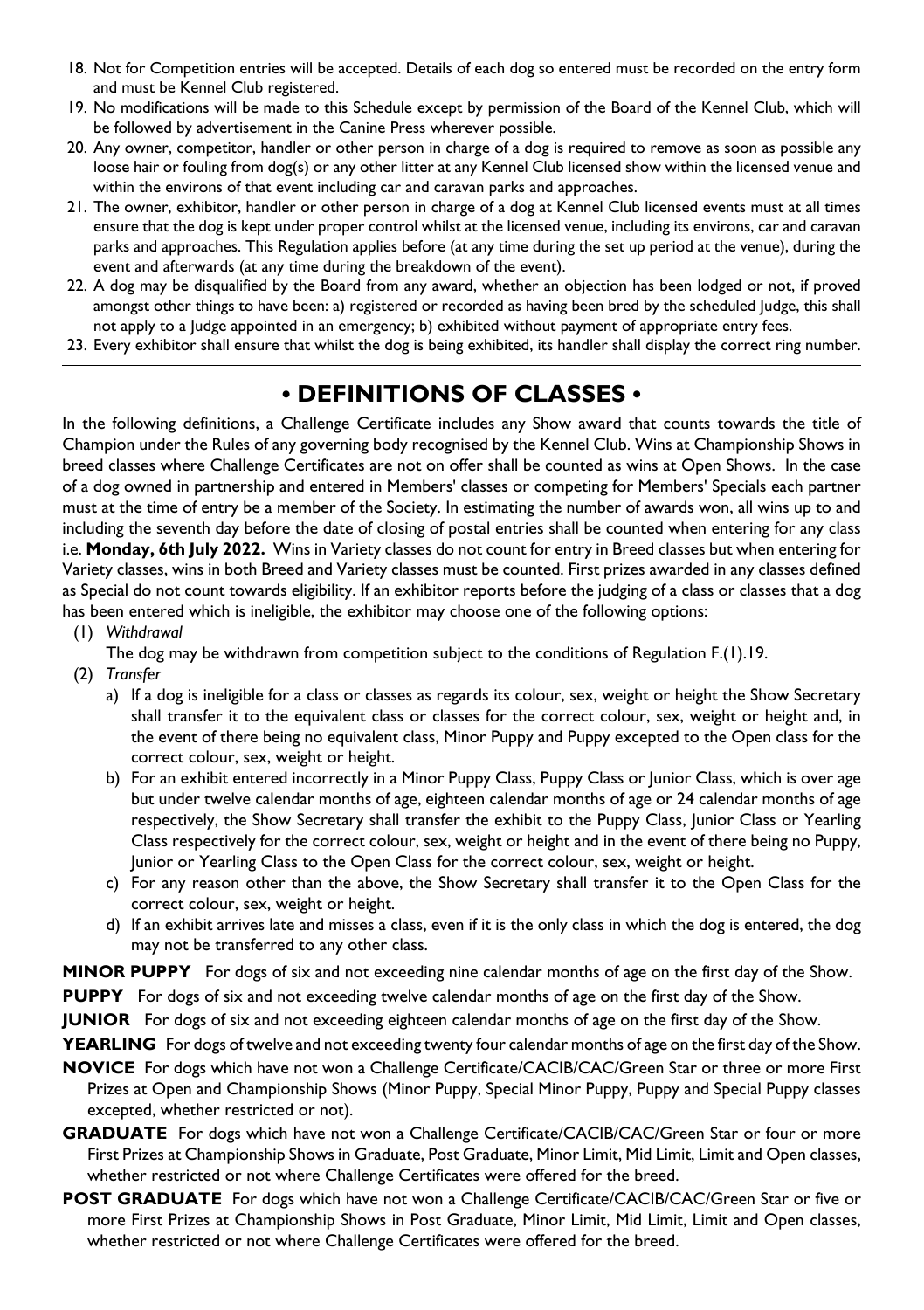- **LIMIT** For dogs which have not become show Champions under the Kennel Club Regulations or under the rules of any governing body recognised by the Kennel Club, or won 3 or more CC/CACIB/CAC/Green Stars or won 7 or more First Prizes in all at Championship Shows in Limit or Open Classes confined to the Breed, whether restricted or not at Shows where Challenge Certificates were offered for the breed.
- **OPEN** For all dogs of the breeds for which the class is provided and eligible for entry at the Show.

**VETERAN** For dogs of not less than 7 years of age on the first day of the Show.

- **SPECIAL CHALLENGE** For owner, handler or exhibit never having won an award counting towards the title of Champion (i.e. Kennel Club Challenge Certificate).
- **SPECIAL OPEN WORKING** For dogs and bitches holding a Working Certificate issued by either the Midland Border Terrier Club, the Southern Border Terrier Club, the Border Terrier Club or the Scottish Border Terrier Club (Certificate Number must be given).

### **ADVISORY NOTICE**

**NOT FOR COMPETITION** Societies may at their discretion, accept Not for Competition entries. Societies may accept such entries from breeds of dog not included within the title of the Society and at Shows held over more than one day, such entries may be accepted on any day from any breed.

# **JUDGES LIST**

Whether you're new to judging or just want to update your current status please send your judging CV by the end of September to:

**Bob Wright, Hon. Secretary, Midland Border Terrier Club, White Meadow Farm, Parwich, Ashbourne, Derbyshire DE6 1QY**

**Tel: 01335 390572 — E-mail: bob@dabvalves.co.uk**

All the information you need is on www.mbtc.org.uk



**Please keep our venue clean and tidy, and all dogs and children under control**



**IT IS ILLEGAL TO SMOKE IN THE VENUE**

*Thank you for your co-operation*

4 Mitchell Court Castle Mound Way Rugby, Warwickshire CV23 0UY